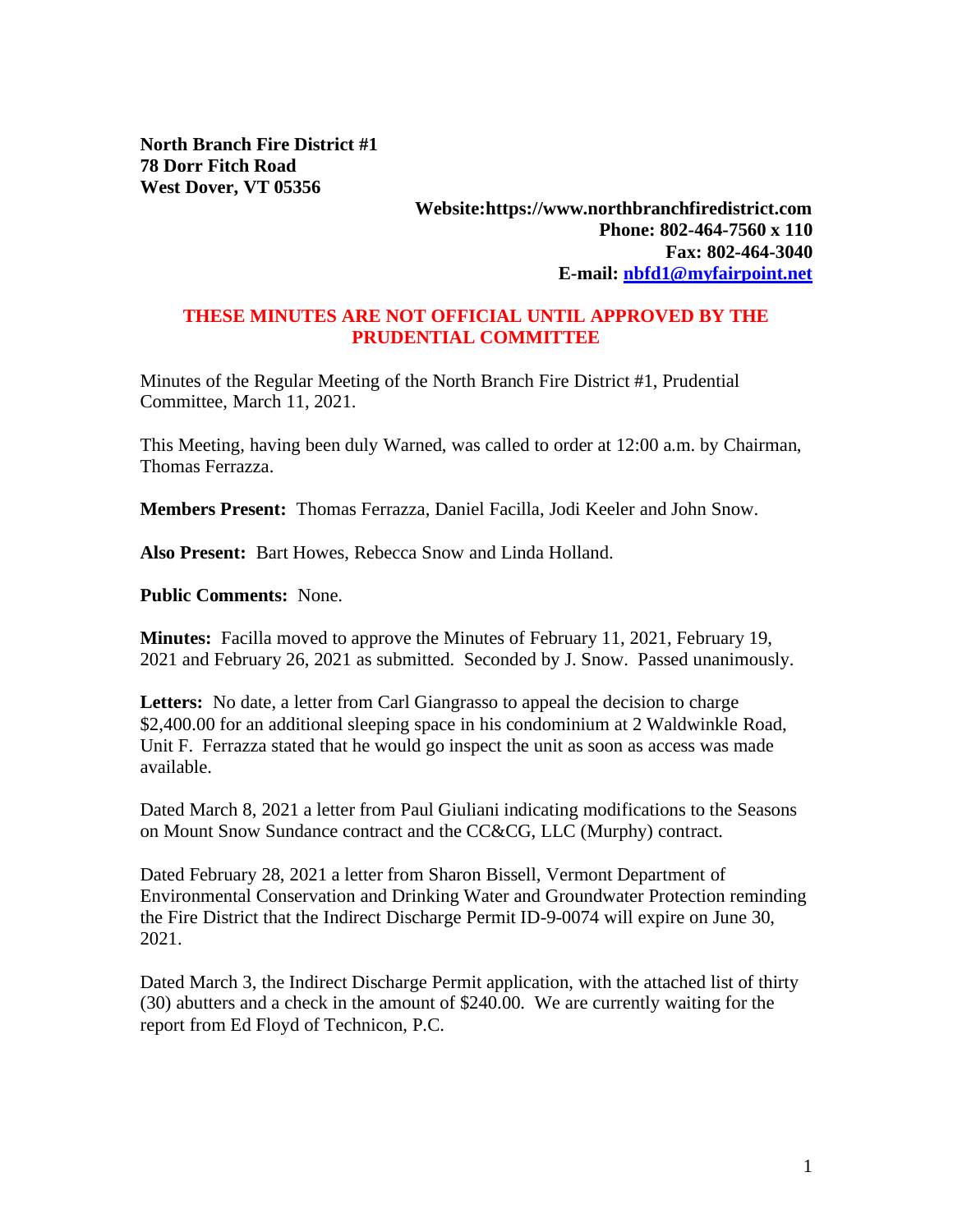Dated February 1, 2021 notification from Lincoln Financial Group that they will be helping an employee with their Short Term Disability claim, as part of the North Branch Fire District #1 benefit program.

Dated February 27, 2021 an email from Ashley Havreluk stating she is getting the site plans for the Mountain Operations building and working through them it appears that they will have the same forty (40) staff. This is to replace the building lost in the fire.

Dated February 18, 2021 from Attorney Paul Giuliani stating if the incumbent Prudential Committee members whose terms normally would expire this year resigned, the resulting vacancies are filled by the remainder of the Committee. Due to the election disruptions caused by the state of emergency, what should have occurred in 2020 didn't. The result is that Prudential Committee member terms have been extended one year. Persons appointed by the Prudential Committee to fill the vacancies caused by resignation will serve the remaining terms of the resigning members, as extended.

**Treasurer's Report**: Facilla moved to pay the monthly bills in the amount of \$57,130.59. Seconded by Keeler. Passed unanimously.

**Contracts for Seasons On Mount Snow Sundance and CC&CG, LLC:** Holland will change the top of the Murphy contract to read CC&CG, LLC and change the top of the Seasons contract to state "sixth extension of original contract" and "second extension of contract dated June 13, 2019". Holland will make the above changes so the contracts can be approved today. The Committee agreed to the above contracts with the revisions. Holland will mail out the contracts, to be signed by the owner's, and mailed back with a check in the amount of \$300.00 each. Once the contracts are back in the office Holland will contact the Committee Members to stop by and sign them.

**Chief Operator's Report:** Howes would like to send a letter to the State to have our Indirect Discharge Permit amended. He would like to change some of our sampling frequency and get the permit updated to reflect current rules. Howes would like to become an "authorized representative" of the Fire District. Keeler moved to make Bart Howes and authorized representative for purposes of having our Indirect Discharge Permit changed. Seconded by J. Snow. Passed unanimously.

**Warning Review:** Tabled until March 17 or 18, 2021. The Committee briefly discussed Article 4. which states "To see if the Fire District will vote to collect \$400,000.00 from "users" for Capital Funding." Will double check the numbers in the warning.

**Executive Session:** At 12:43 p.m. Facilla moved to go into Executive Session for legal and personnel. Seconded by Keeler. Passed unanimously. J. Snow moved to come out of Executive Session at 2:29 p.m. Seconded by Keeler. Passed unanimously. DECISIONS: We will be contacting our lawyers for information. Howes will bring in the new employees, at next week's meeting, to be introduced to the Prudential Committee